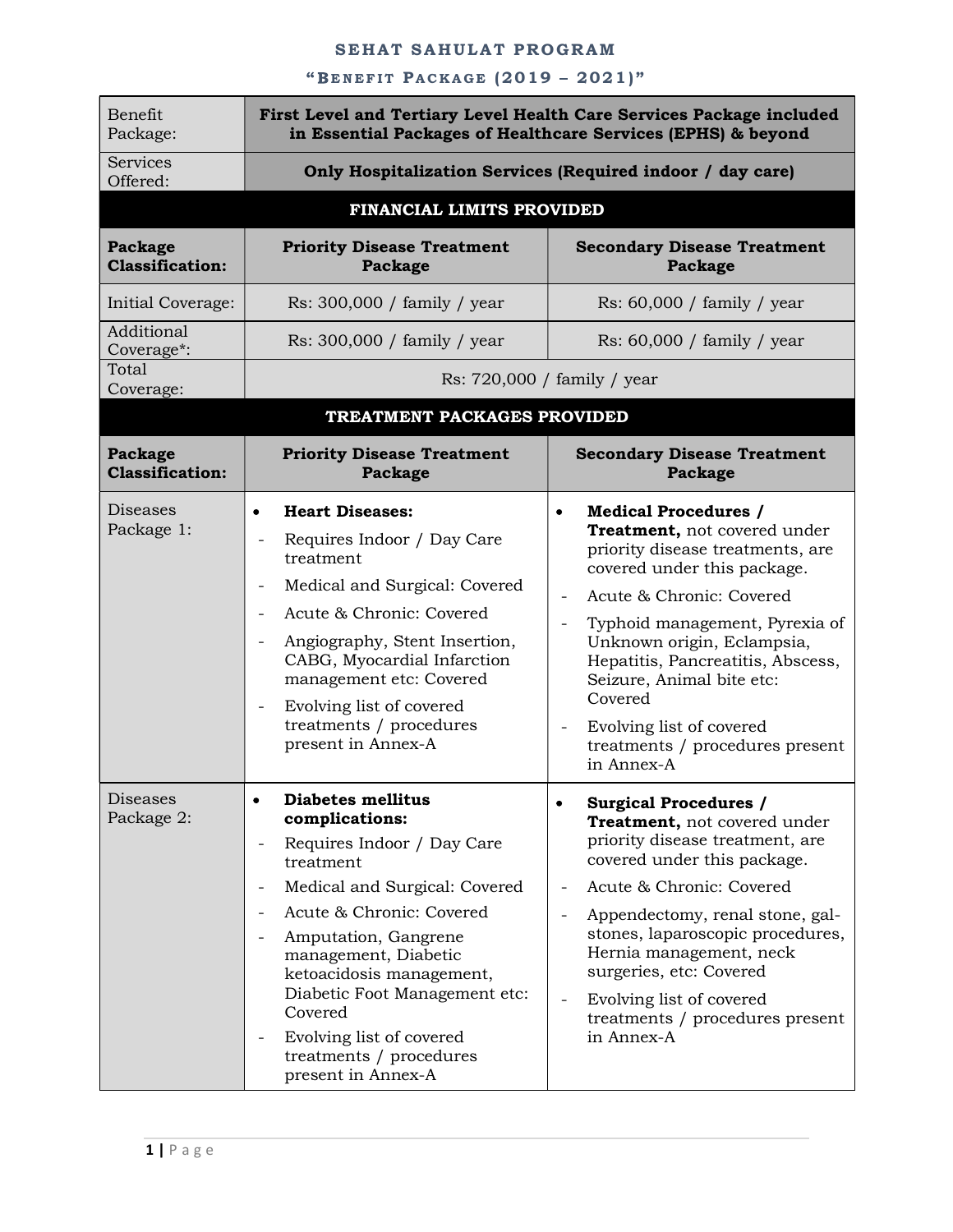| Diseases<br>Package 3: | ٠                            | Burns, Accident, Trauma<br>Treatment:                                                                                         | $\bullet$ | <b>Maternity services:</b>                                                                                                            |
|------------------------|------------------------------|-------------------------------------------------------------------------------------------------------------------------------|-----------|---------------------------------------------------------------------------------------------------------------------------------------|
|                        | $\overline{\phantom{a}}$     | Requires Indoor / Day Care                                                                                                    | ÷         | Including normal delivery & C-<br>section.<br>Including 3 antenatal visits<br>Including 1 post-delivery follow-<br>up visit of mother |
|                        | $\overline{\phantom{0}}$     | treatment<br>Medical and Surgical: Covered                                                                                    |           |                                                                                                                                       |
|                        | $\overline{\phantom{a}}$     | Acute and Chronic: Covered                                                                                                    |           |                                                                                                                                       |
|                        |                              | Emergency management, skin                                                                                                    |           |                                                                                                                                       |
|                        |                              | grafting, ventilatory support,<br>Intensive Care, fractures, joint<br>etc: Covered                                            | -         | Including 1 post-delivery follow-<br>up visit of newborn.                                                                             |
|                        |                              | Evolving list of covered<br>treatments / procedures<br>present in Annex-A                                                     |           |                                                                                                                                       |
| Diseases<br>Package 4: | ٠                            | Dialysis:                                                                                                                     |           |                                                                                                                                       |
|                        |                              | Covered                                                                                                                       |           |                                                                                                                                       |
| Diseases<br>Package 5: | ٠                            | <b>Chronic Disease necessitating</b><br>admission:                                                                            |           |                                                                                                                                       |
|                        | $\overline{\phantom{a}}$     | Requires Indoor / Day Care<br>treatment                                                                                       |           |                                                                                                                                       |
|                        | $\overline{\phantom{a}}$     | Medical and Surgical: Covered                                                                                                 |           |                                                                                                                                       |
|                        | $\overline{\phantom{a}}$     | Acute and Chronic: Covered                                                                                                    |           |                                                                                                                                       |
|                        | $\qquad \qquad \blacksquare$ | Complication of Tuberculosis,<br>Complication of COVID-19,<br>Complication of HIV,<br>Rheumatology conditions etc:<br>Covered |           |                                                                                                                                       |
|                        | ٠                            | Evolving list of covered<br>treatments / procedures<br>present in Annex-A                                                     |           |                                                                                                                                       |
| Diseases               | ٠                            | <b>Organ Failure Management:</b>                                                                                              |           |                                                                                                                                       |
| Package 6:             |                              | Requires Indoor / Day Care<br>treatment                                                                                       |           |                                                                                                                                       |
|                        | $\qquad \qquad -$            | Medical and Surgical: Covered                                                                                                 |           |                                                                                                                                       |
|                        | $\overline{\phantom{a}}$     | Acute and Chronic: Covered                                                                                                    |           |                                                                                                                                       |
|                        | $\overline{\phantom{0}}$     | Chronic Kidney Disease<br>Management, Ventilatory<br>Support etc: Covered                                                     |           |                                                                                                                                       |
|                        |                              | Evolving list of covered<br>treatments / procedures<br>present in Annex-A                                                     |           |                                                                                                                                       |
| Diseases<br>Package 7: | ٠                            | <b>Cancer Management:</b>                                                                                                     |           |                                                                                                                                       |
|                        |                              | Requires Indoor / Day Care<br>treatment                                                                                       |           |                                                                                                                                       |
|                        |                              | Medical and Surgical: Covered                                                                                                 |           |                                                                                                                                       |
|                        | $\overline{\phantom{0}}$     | Acute and Chronic: Covered                                                                                                    |           |                                                                                                                                       |
|                        |                              | Including but not limited to<br>Chemotherapy, Radiotherapy,                                                                   |           |                                                                                                                                       |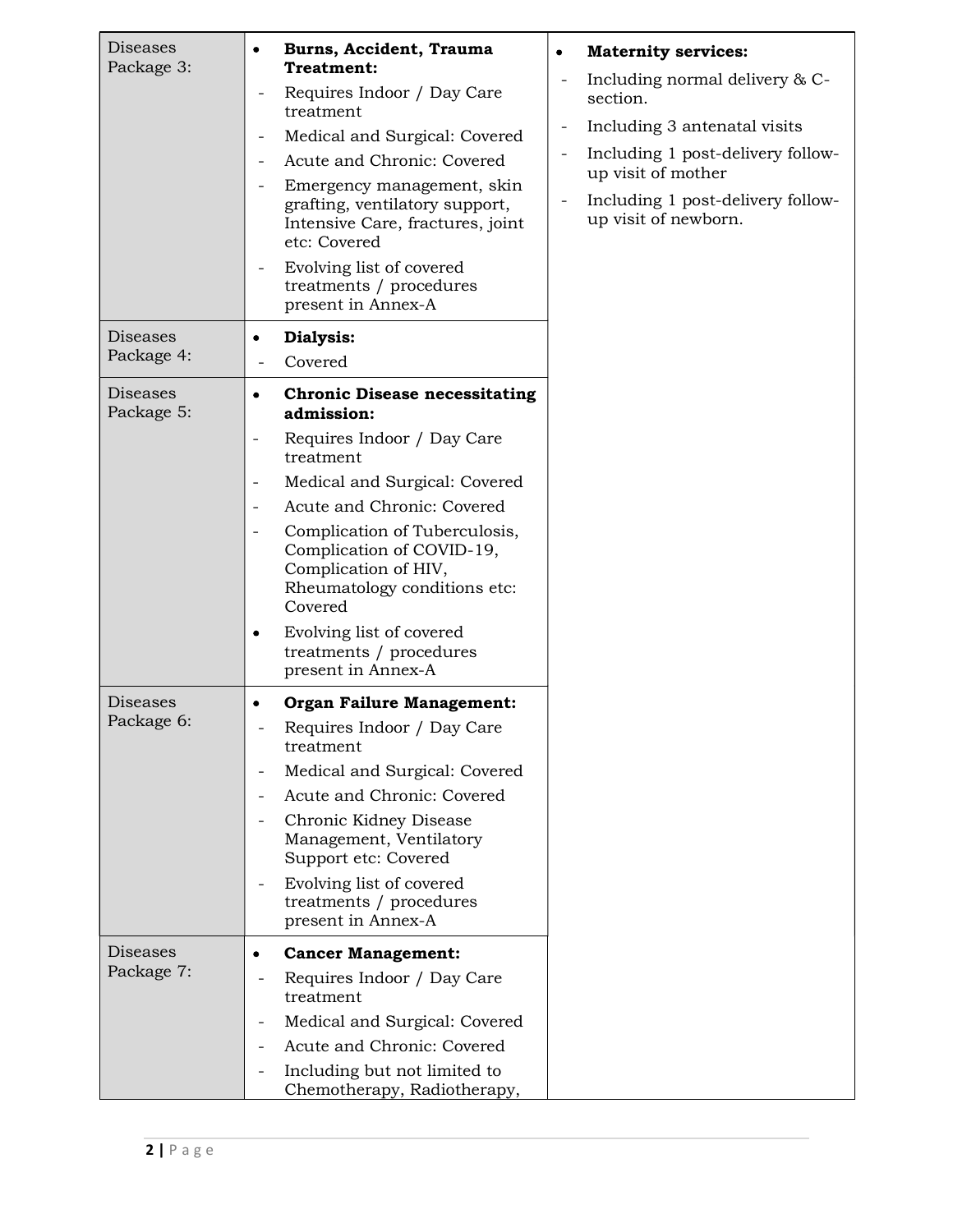|                                             | Surgical Removal, Indoor scans,<br>Histopathology etc: Covered                                                                                                                                                                                                                                                               |  |  |  |  |
|---------------------------------------------|------------------------------------------------------------------------------------------------------------------------------------------------------------------------------------------------------------------------------------------------------------------------------------------------------------------------------|--|--|--|--|
|                                             | Evolving list of covered<br>treatments / procedures                                                                                                                                                                                                                                                                          |  |  |  |  |
|                                             | present in Annex-A                                                                                                                                                                                                                                                                                                           |  |  |  |  |
| Diseases<br>Package 8:                      | <b>Neuro-Surgical Procedures:</b><br>٠                                                                                                                                                                                                                                                                                       |  |  |  |  |
|                                             | Requires Indoor / Day Care<br>$\qquad \qquad -$<br>treatment                                                                                                                                                                                                                                                                 |  |  |  |  |
|                                             | Medical and Surgical: Covered                                                                                                                                                                                                                                                                                                |  |  |  |  |
|                                             | Acute and Chronic: Covered<br>$\overline{\phantom{0}}$                                                                                                                                                                                                                                                                       |  |  |  |  |
|                                             | Laminectomy, Intra-cranial<br>$\overline{\phantom{0}}$<br>hemorrhage management, spine<br>surgery etc: Covered                                                                                                                                                                                                               |  |  |  |  |
|                                             | Evolving list of covered<br>$\qquad \qquad -$<br>treatments / procedures<br>present in Annex-A                                                                                                                                                                                                                               |  |  |  |  |
| <b>Benefit Riders:</b>                      | All emergencies covered<br>1.                                                                                                                                                                                                                                                                                                |  |  |  |  |
|                                             | 2.<br>Up to 4 Antenatal and 1 Post Natal check-up.                                                                                                                                                                                                                                                                           |  |  |  |  |
|                                             | 3.<br>Complementary counselling on family planning on available<br>contractive methods, nutrition, immunization and maternal-new born<br>health.                                                                                                                                                                             |  |  |  |  |
|                                             | Provision of one long-term contraception, if agreed by family.<br>4.                                                                                                                                                                                                                                                         |  |  |  |  |
|                                             | 5.<br>One free follow-up post admission                                                                                                                                                                                                                                                                                      |  |  |  |  |
|                                             | Transportation Cost of Rs: 1,000 per discharge from hospital, 3 times<br>6.<br>in a given year.                                                                                                                                                                                                                              |  |  |  |  |
|                                             | Burial Support to family of Rs: 10,000 per death of beneficiary in an<br>7.<br>empaneled hospital.                                                                                                                                                                                                                           |  |  |  |  |
|                                             | 8.<br>Inter-provincial / inter-district / nation-wide portability of benefit<br>package through which an enrolled family member can access services<br>in any empaneled hospital, include private sector hospitals, across<br>Pakistan.                                                                                      |  |  |  |  |
| Conditions for<br>the Execution of          | Execution of Additional (Excess of Loss) Coverage will only be done in below<br>cases:                                                                                                                                                                                                                                       |  |  |  |  |
| Additional<br>(Excess of Loss)<br>Coverage: | During the course of an admission for treatment, if a beneficiary has<br>a)<br>exceeded their coverage limit, all treatments that specific admission,<br>including complications and or additional treatments will be covered<br>(continuity of care).                                                                       |  |  |  |  |
|                                             | In the event of a life-threatening case where the coverage limit will be<br>b)<br>exhausted by the admission (or has already been exhausted) the<br>beneficiary will be eligible for life saving / stabilizing treatment. The<br>treatment and the transportation charges excess of the program<br>coverage will be covered. |  |  |  |  |
|                                             | All maternity and maternity related services exceeding the program<br>C)<br>limits will be covered.                                                                                                                                                                                                                          |  |  |  |  |
| Conditions for<br>the execution of          | Treatments beyond initial financial limits for which reserve funds are to be<br>used:                                                                                                                                                                                                                                        |  |  |  |  |
| Reserve Funds:                              | 1) Continuation of dialysis and related procedures.                                                                                                                                                                                                                                                                          |  |  |  |  |